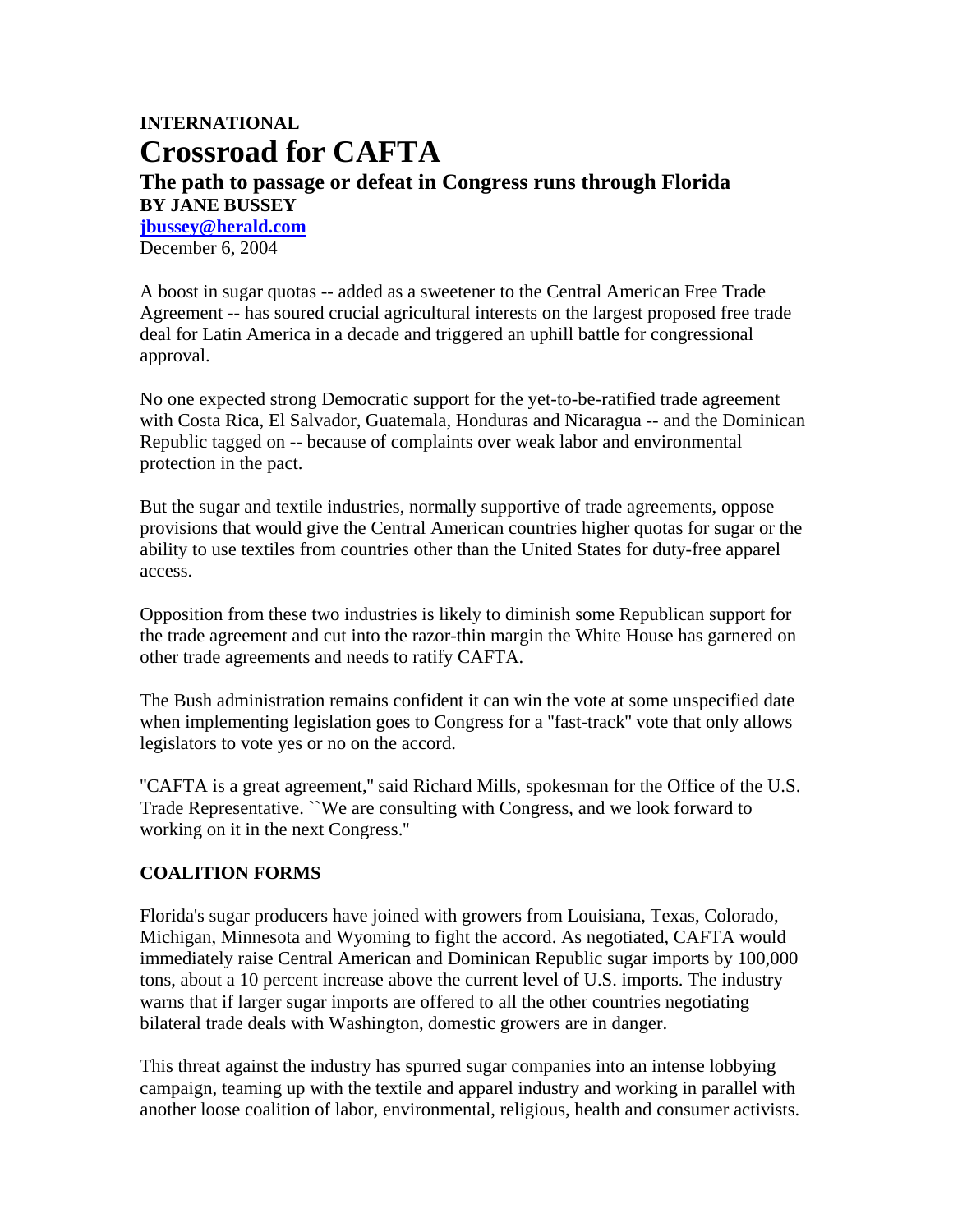''The coalition that is working against CAFTA is very united. We feel pretty good about our vote count right now,'' said Robert E. Coker, senior vice president at the Clewistonbased United States Sugar Corp., one of the largest privately held agribusinesses in the United States.

U.S. Sugar, along with West Palm Beach-based Florida Crystals Corp. and the Sugar Cane Growers Cooperative of Florida of Belle Glade, produce some 2.15 million tons of sugar annually, about one-fourth of U.S. production.

Coker called the inclusion of sugar in CAFTA ''an enormous mistake,'' adding ``it has generated a lot of opposition for nothing in return.''

In its fight against CAFTA, the powerful sugar lobby is targeting House members and organized grass roots efforts: Louisiana growers have gathered 12,000 signatures to oppose CAFTA.

## **SLOW ACTION**

The free trade accord has sat on the back burner for nearly a year since negotiations concluded because passage was going to require a major battle on Capitol Hill. Events have not been static elsewhere. In recent weeks, Washington threatened to exclude the Dominican Republic after its Congress imposed a domestic tax on U.S. exports of highfructose corn syrup -- sending the country scrambling to change the law. Guatemala's decision to repeal a law extending pharmaceutical patent protection an additional five years -- an extension favored by Washington -- has annoyed the U.S. drug industry.

But whether sugar, textile and grass roots opposition in the United States will derail CAFTA is still a big question.

The impact of the trade pact is negligible for much of the U.S. economy; the five Central American economies combined are about one-fifth the size of Florida's economy.

But passage or defeat of CAFTA has a much larger symbolic importance.

'From the opponents' side, they say ''if we can defeat CAFTA, we can derail trade liberalization,''' said Gary C. Hufbauer, a trade analyst in Washington.

''If CAFTA goes down, the Free Trade Area of the Americas goes into some kind of black hole,'' Hufbauer said. Resuscitating it would be difficult, although not impossible, he added.

The practice of signing trade agreements with countries with small consumer markets and big assembly industries has drawn criticism for economists who worry about the burgeoning U.S. trade deficit. ''We keep negotiating trade agreements with countries that can only be net exporters to us,'' said Alan Tonelson, a research fellow at the U.S. Business & Industry Educational Foundation in Washington.